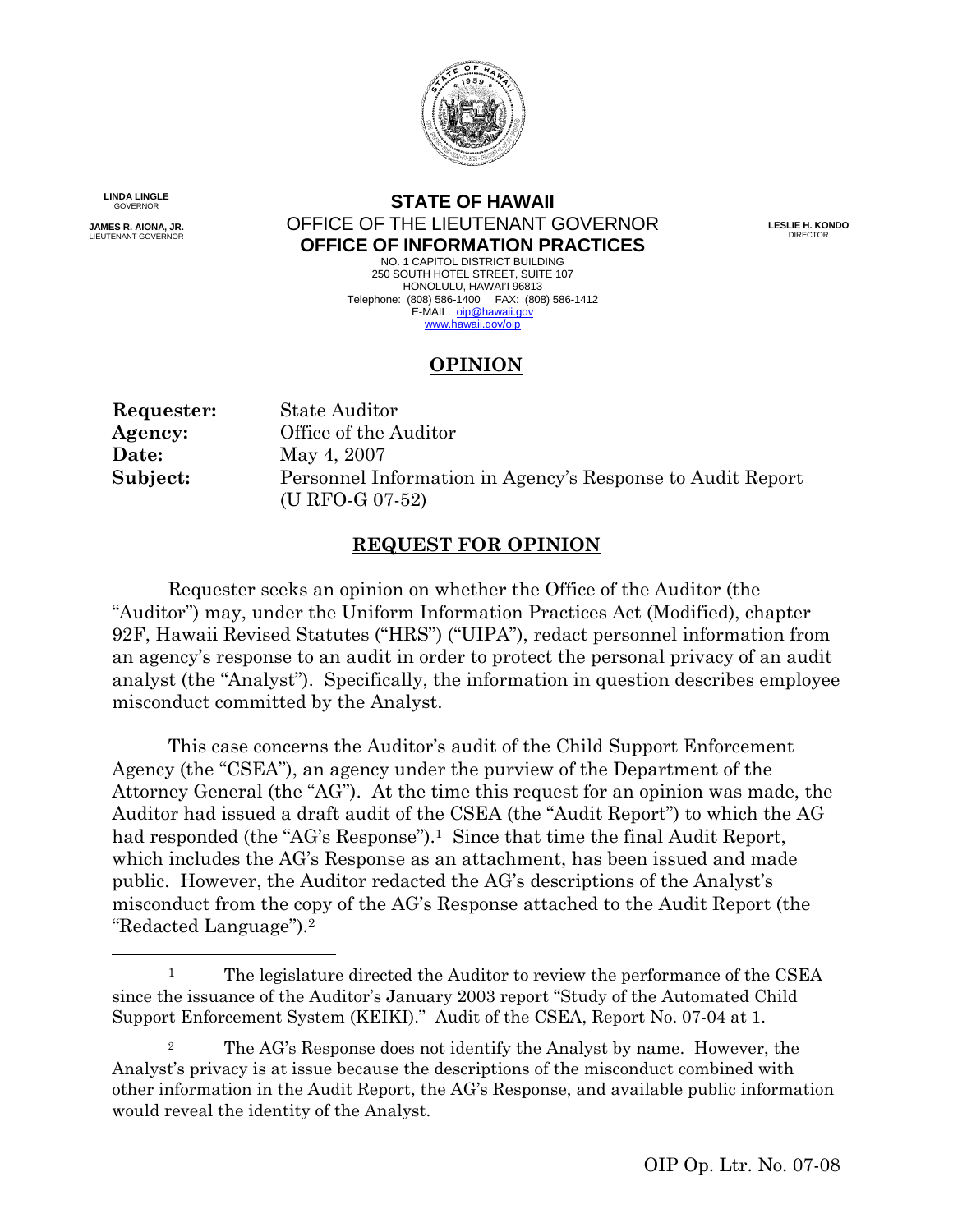The Auditor contacted OIP for guidance prior to making the redactions. Specifically, the Auditor initially asked OIP whether the Redacted Language may properly be removed prior to attachment of the AG's response to the final Audit Report in order to protect the Analyst's privacy.3 OIP informed the Auditor that the UIPA did not dictate what information the Auditor must include in an audit report and, therefore, the proper form of the agency response to be attached to, i.e., included in, the final Audit Report was outside the purview of OIP. OIP thus confirmed to the Auditor that redaction of the personnel information from the AG's Response attached to the Audit Report would not be a violation of the UIPA.

However, OIP informed the Auditor that the UIPA issue presented by the redactions was whether, in response to a UIPA request for a copy of the AG's Response, the Auditor must provide that record without redaction. OIP advised that an agency may generally withhold personnel misconduct information that does not result in suspension or discharge for privacy reasons, and that the Auditor could request a written advisory opinion from OIP specifically addressing whether withholding of the Redacted Language is allowed. This request followed.

Unless otherwise indicated, this advisory opinion is based solely upon the facts presented in Requester's letter dated January 30, 2007 and attached materials, including a copy of the draft Audit Report and the AG's Response; and the final Audit Report (accessed on the Auditor's website).

### **QUESTION PRESENTED**

Whether the Auditor may, in response to a UIPA request, redact from the AG's Response individually identifiable employee misconduct information about an audit analyst where that information directly impacts on the performance of the Auditor.

#### **BRIEF ANSWER**

No. OIP believes that the Auditor cannot redact this information under the UIPA's privacy exception because the public interest in the information, which directly sheds light on the performance of the Auditor, outweighs any privacy interest the Analyst may have in the information. Thus, in response to a UIPA request, the Auditor must provide a copy of the AG's Response without redaction.

 $\overline{a}$ 

<sup>&</sup>lt;sup>3</sup> Prior to issuing a final audit report, the Auditor creates a numbered draft of the report that is sent to the Governor, the legislative leadership, and to the affected agency. The agency being audited is allowed to review the draft report and to offer comment. The final audit report, which responds to and includes a copy of the agency's response to the draft report, is made public.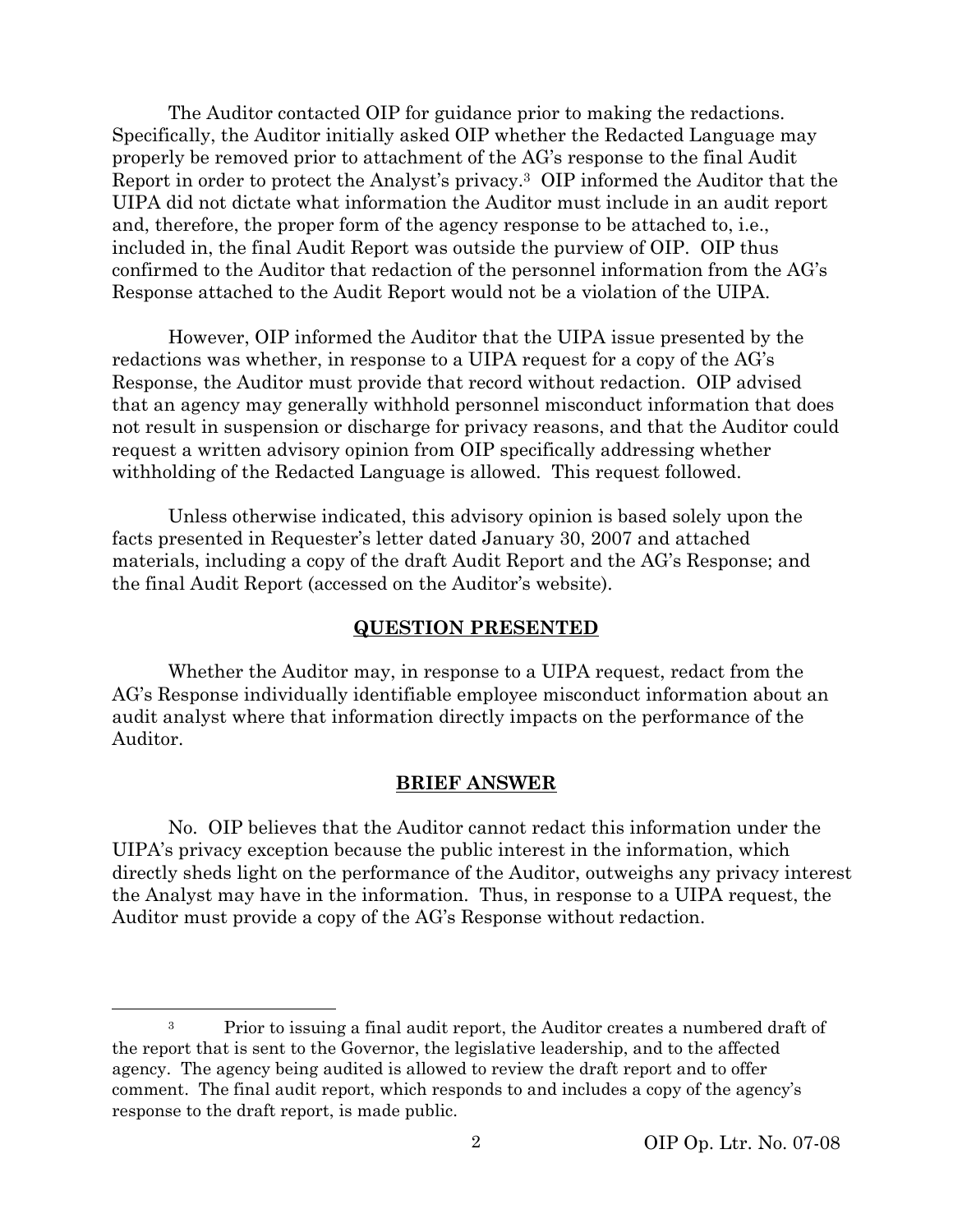### **FACTS**

The CSEA audit team consisted of a supervisor, an analyst-in-charge, and three analyst team members, whose audit tasks were assigned as follows:

| Team Member 1: Strategic planning                        |
|----------------------------------------------------------|
| Team Member 2: Information technology, including KEIKI   |
| Team Member 3: Customer service and personnel management |

The Analyst was Team Member 3. During the course of the audit and after over three months of work performed on the audit, the Analyst applied for the CSEA's then-vacant position of administrator.4 After becoming aware of this application, Requester investigated and determined that the Analyst had violated both generally accepted government auditing standards ("GAGAS") and the Auditor's internal policies.

To address this violation with respect to the audit, the Auditor, pursuant to GAGAS, removed the Analyst from the audit team and issued a draft Audit Report that did not rely on any of the Analyst's analyses or conclusions. The Auditor explained its mitigation of this violation, deemed in audit terms a "personal independence impairment," as follows:

Further, during the course of our audit, it came to our attention that one of our auditing staff had engaged in an activity that constituted a personal independence impairment with respect to this audit engagement. Generally accepted government auditing standards require an audit organization and all individual auditors to be free, both in fact and appearance, from personal impairments of independence and that appropriate, timely measures be taken if independence is impaired. Such measures can include reporting the impairment, taking mitigating steps to remove the impairment, or withdrawing from the audit engagement.

l

<sup>&</sup>lt;sup>4</sup> The AG publicly disclosed the nature of the misconduct in an interview reported in the newspaper. See Jim Dooley, Child Support Enforcement Ripped, The Honolulu Advertiser, February 14, 2007, at B6. This disclosure raises the question of whether the Auditor could still withhold the Redacted Language even if it fell within the UIPA's privacy exception, given that it has already been published. Cf. OIP Op. Ltr. No. 03-02 at 6; OIP Op. Ltr. No. 05-16 (disclosure of information of public record would not constitute a clearly unwarranted invasion of personal privacy, making UIPA's privacy exception inapplicable). However, OIP need not address the question of whether the AG's action waived the application of the privacy exception for all agencies, since OIP concludes for the reasons set forth in this opinion that the privacy exception does not protect this information from disclosure.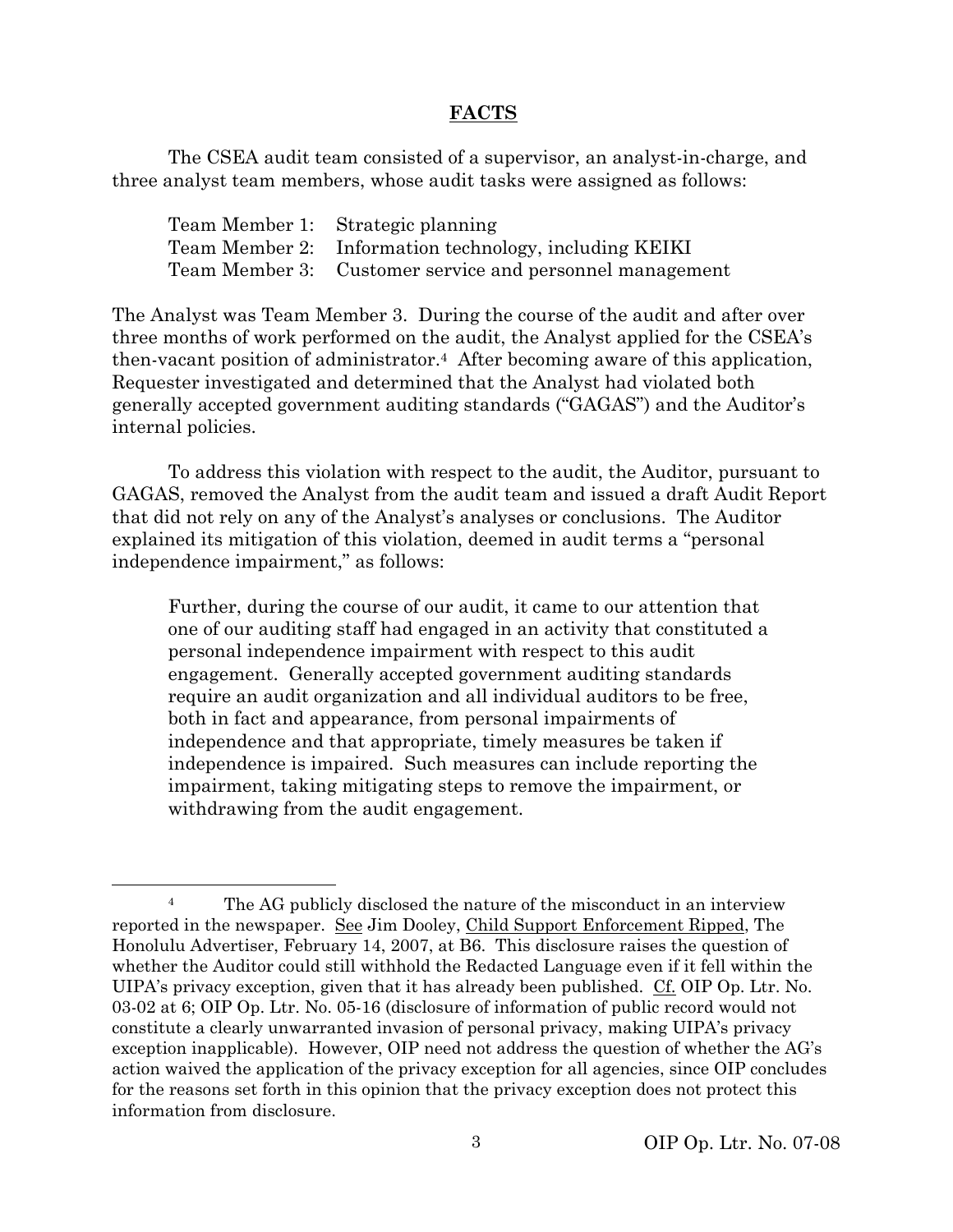We determined that the impairment was limited to one individual audit staff and did not impact the remaining auditors' ability to maintain objectivity and impartiality in their findings and conclusions. Thus, in accordance with generally accepted government auditing standards, the personal impairment was mitigated by immediately removing the impaired audit staff from this audit engagement. We were, therefore, not required to withdraw from the audit engagement, however, all work performed by the impaired staff member has been discounted and has not been relied upon to support any findings or conclusions contained in this report.

Draft Audit Report at 9.<sup>5</sup> The Analyst subsequently resigned.

In the AG's Response, the AG claimed that the CSEA audit was flawed due to the improper actions of an important member of the audit team and objected to the Auditor's failure to fully and accurately describe the misconduct in the Audit Report. Audit Report at 54. The AG's Response included specific descriptions of the misconduct, which, as noted above, the Auditor redacted from the AG's Response attached to the final Audit Report.

#### **DISCUSSION**

The UIPA allows an agency to withhold records or information where an individual has a significant privacy interest in the records or information that outweighs the public interest in disclosure. See Haw. Rev. Stat. § 92F-13(1) (1993). The public interest to be considered is the public interest in the disclosure of official information that sheds light on an agency's performance of its statutory purpose and the conduct of government officials, or which otherwise promotes governmental accountability. See OIP Op. Ltr. No. 91-19; OIP Op. Ltr. No. 92-17.

Generally, an individual has a significant privacy interest in information in his or her personnel file and personnel file type information contained in other records. See Haw. Rev. Stat. § 92F-14(b)(4) (Supp. 2006); OIP Op. Ltr. No. 99-1. This includes information related to employment misconduct, except where the misconduct results in the employee's suspension or discharge. <u>See</u> Haw. Rev. Stat. § 92F-14(b)(4). In this case, the Analyst resigned from his position with the Auditor. However, OIP need not make a determination here as to whether the Analyst's misconduct would have resulted in suspension or discharge. Even assuming the Analyst would not have been suspended or discharged and, therefore,

 $\overline{a}$ 

<sup>5</sup> The Auditor provided the draft Audit Report for OIP's *in camera* review in connection with this opinion. OIP maintains the confidentiality of records provided for *in camera* review and information in those records; however, the statement quoted above is no longer confidential because the Auditor has already made it public by including it verbatim in the final Audit Report.